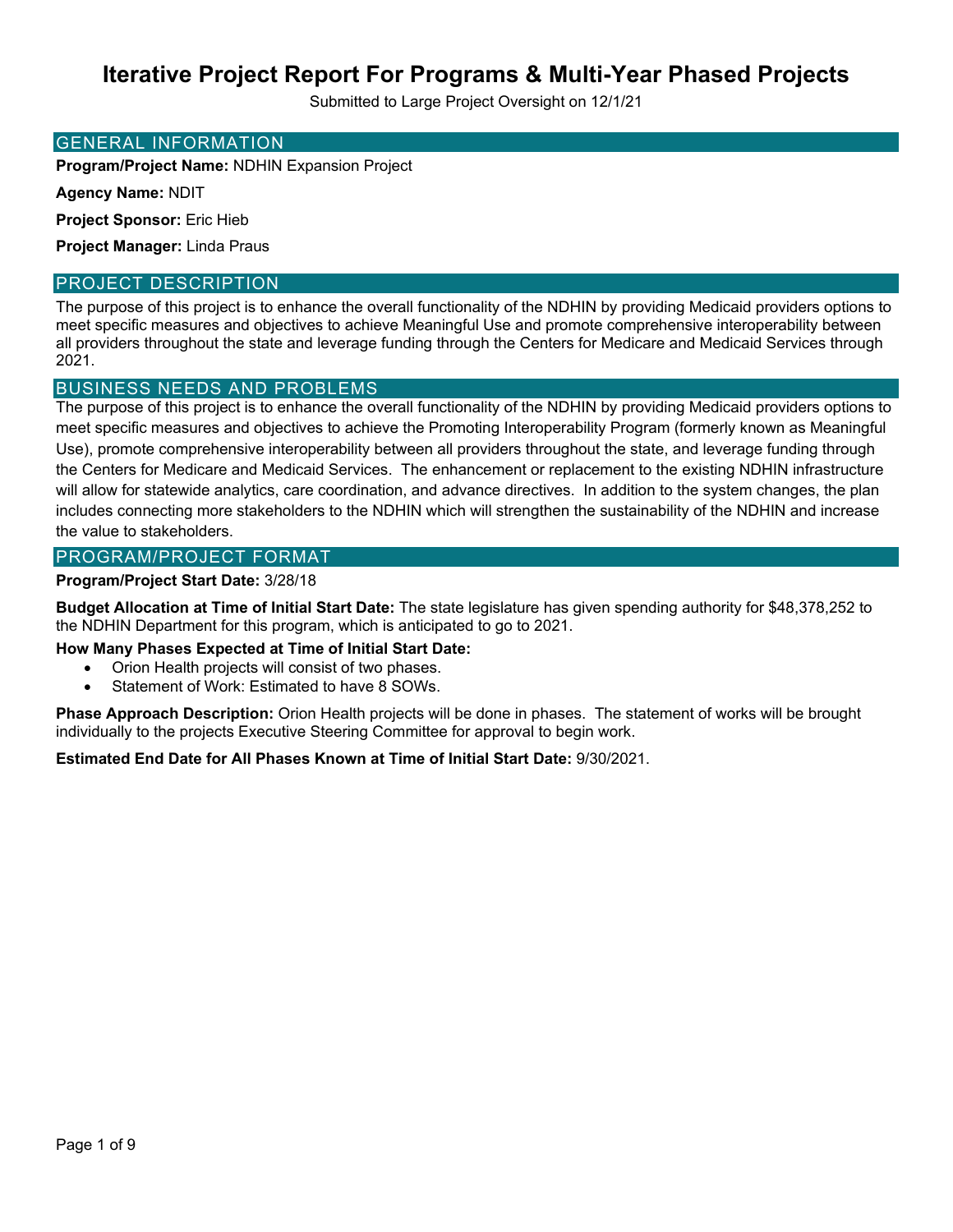Submitted to Large Project Oversight on 12/1/21

# PROGRAM/PROJECT ROAD MAP

The program road map shows the high-level plan or vision for the program/projects/phases. It is intended to offer a picture of the lifespan of all the effort that is expected to be required to achieve the business objectives.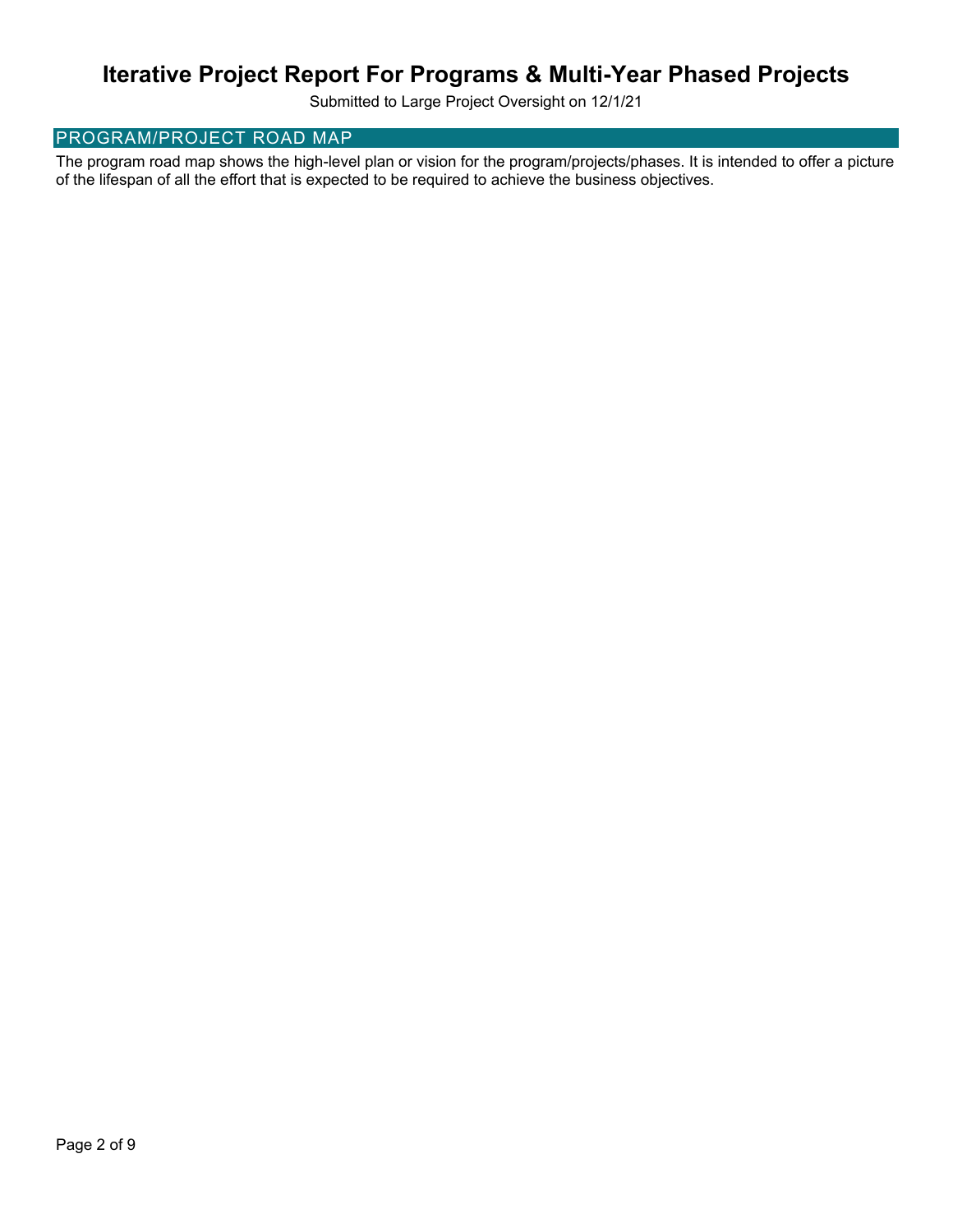Submitted to Large Project Oversight on 12/1/21

| Project/<br><b>Phase</b>             | <b>Title</b>                                                                                                  | <b>Scope Statement</b>                                                                                                                                                                                                                                      | <b>Estimated</b><br><b>Months</b><br><b>Duration</b> | <b>Estimated Budget</b> |
|--------------------------------------|---------------------------------------------------------------------------------------------------------------|-------------------------------------------------------------------------------------------------------------------------------------------------------------------------------------------------------------------------------------------------------------|------------------------------------------------------|-------------------------|
| Project I                            | <b>NDHIN Orion</b><br>Phase I                                                                                 | Upgrade from the Rhapsody platform to the<br>Amadeus platform.                                                                                                                                                                                              | 8 months                                             | \$6,000,000             |
| Project II                           | <b>NDHIN Orion</b><br>Phase II                                                                                | Add additional functionality: Utilization<br>Reports, Notification Alerts, Analytics and<br>Coordinate modules, and training.                                                                                                                               | 12 months                                            | \$3,100,000             |
| *Project III                         | Phase III<br>Assessment<br>Statements of<br>Work                                                              | Assessments being done on eMPI and eHPD,<br>SMHP, NDHIN Sustainability, Encounters<br>Notifications and Alerts.                                                                                                                                             | 17 months                                            | \$545,500               |
| <b>NDHIN</b><br>Expansion<br>Project | <b>NDHIN Expansion</b><br>Project - eMPI<br>and eHPD                                                          | EMPI and eHPD Project - North Dakota seeks<br>to improve data integration across healthcare<br>organizations and human service agencies by<br>creating master patient and provider indexes<br>at the state enterprise level.                                | 15 months                                            | \$186,000               |
| <b>NDHIN</b><br>Expansion<br>Project | <b>NDHIN Expansion</b><br>Project-<br><b>Encounter Alerts</b><br>and Notification                             | Assess the current state of NDHIN encounter<br>alerts and notifications and engage<br>stakeholders to define the desired future<br>state.                                                                                                                   | 16 months                                            | \$139,500               |
| <b>NDHIN</b><br>Expansion<br>Project | <b>NDHIN Expansion</b><br>Project - SMHP                                                                      | Update North Dakota's State Medicaid HIT<br>Plan (SMHP).                                                                                                                                                                                                    | 8 months                                             | \$108,500               |
| <b>NDHIN</b><br>Expansion<br>Project | <b>NDHIN Expansion</b><br>Project-<br>Sustainability                                                          | Analyze existing HIT/HIE-related projects and<br>develop a long-term sustainability plan to<br>continue funding (if possible) under Medicaid<br>Enterprise Systems (MES) funding, other<br>appropriate federal funding source(s),<br>providers, and payers. | 10 months                                            | \$108,500               |
| <b>NDHIN</b><br>Expansion<br>Project | <b>CRM Tool</b><br>Implementation                                                                             | Creating a database within MS Dynamics to<br>have one location to track NDHIN participants<br>and their activities.                                                                                                                                         | 2 months                                             | \$79,000                |
| <b>NDHIN</b><br>Expansion<br>Project | <b>NDHIN Expansion</b><br>Project - Public<br>Health<br>Assessment                                            | Provide an assessment of the NDHIN<br>infrastructure in the ND Department of Health.                                                                                                                                                                        | 7 months                                             | \$186,000               |
| <b>NDHIN</b><br>Expansion<br>Project | <b>NDHIN Expansion</b><br>Project - Cancer<br>Registry                                                        | Complete a technology assessment of the<br>North Dakota State Cancer Registry.                                                                                                                                                                              | 7 months                                             | \$186,000               |
| <b>NDHIN</b><br>Expansion<br>Project | <b>NDHIN Expansion</b><br>Project-<br><b>Electronic Pre-</b><br>Authorization of<br>Medicaid<br>Prescriptions | NDHIN seeks to work with ND Medicaid to<br>develop an Implementation Roadmap to<br>expand the current capabilities of the NDHIN<br>to support electronic pre-authorization (e-PA)<br>of Medicaid prescriptions in compliance with<br>CMS regulations.       | 8 months                                             | \$217,000               |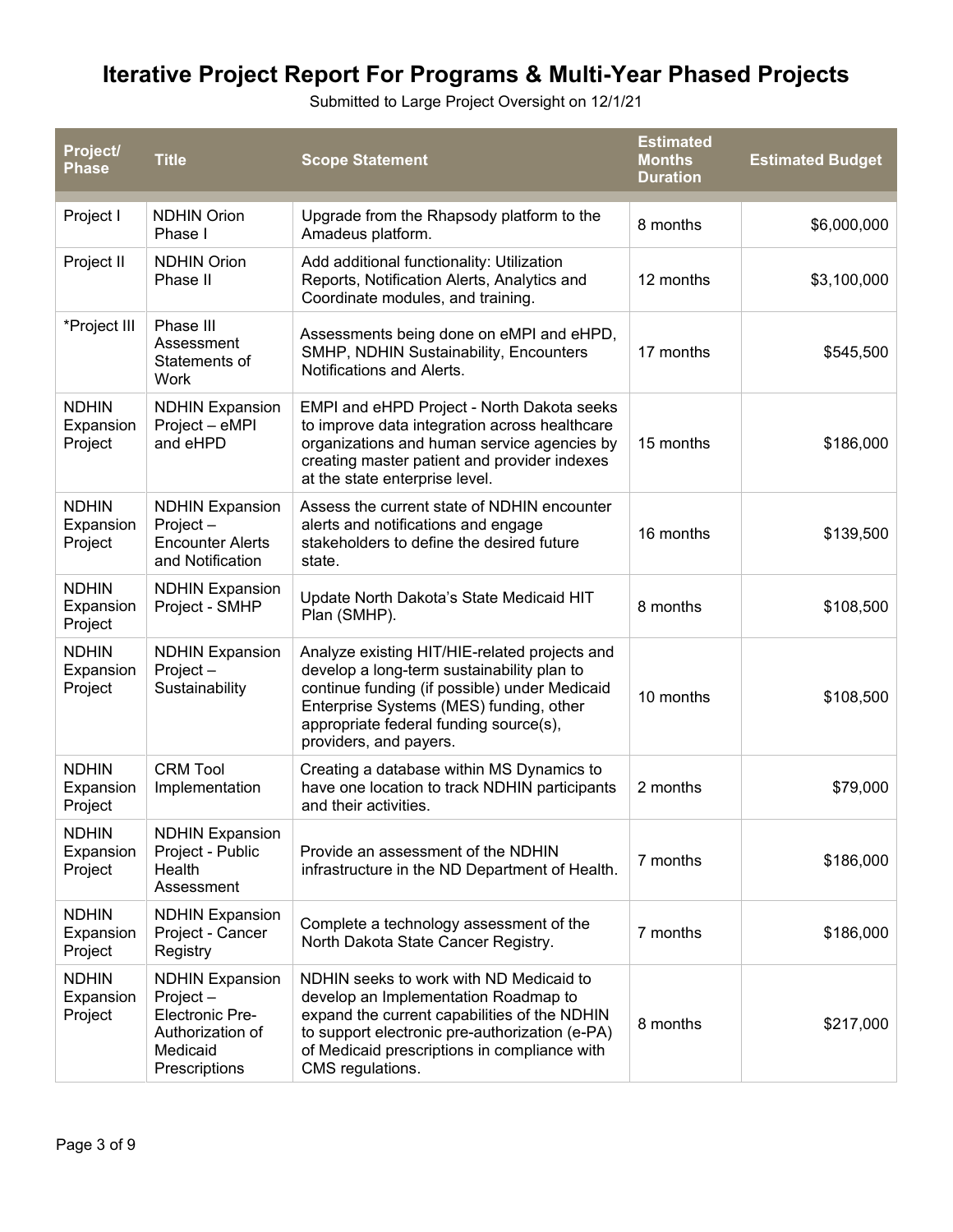Submitted to Large Project Oversight on 12/1/21

| Project/<br><b>Phase</b>             | <b>Title</b>                                                                                         | <b>Scope Statement</b>                                                                                                                                                                                                                                                                                                                                                     | <b>Estimated</b><br><b>Months</b><br><b>Duration</b> | <b>Estimated Budget</b> |
|--------------------------------------|------------------------------------------------------------------------------------------------------|----------------------------------------------------------------------------------------------------------------------------------------------------------------------------------------------------------------------------------------------------------------------------------------------------------------------------------------------------------------------------|------------------------------------------------------|-------------------------|
| <b>NDHIN</b><br>Expansion<br>Project | <b>NDHIN Expansion</b><br>Project - Qualified<br><b>Clinical Data</b><br>Registry<br>(QCDR) Planning | Plan end-to-end electronic reporting<br>capabilities for clinical quality data to be<br>collected from North Dakota Medicaid<br>providers for dual reporting for<br>Medicaid child core and adult<br>behavioral quality measures beginning<br>in Federal Fiscal Year (FFY) 2024 and the<br>CMS Merit based incentive program (MIPS).                                       | 6 months                                             | \$217,000               |
| <b>NDHIN</b><br>Expansion<br>Project | <b>NDHIN Expansion</b><br>Project - Phase II<br><b>CRM Tool</b><br>Implementation                    | Phase 2 Implementation. Additional<br>customization is needed to include workflows,<br>alerts and reminders for critical milestones<br>which will improve timeliness and productivity.                                                                                                                                                                                     | 4 months                                             | \$50,000                |
| <b>NDHIN</b><br>Expansion<br>Project | <b>NDHIN Expansion</b><br>Project-<br>Pharmacy API                                                   | Interface with the North Dakota Pharmacy<br>Services Corporation's EMR, MTM Express,<br>via API. This collaboration will develop a<br>statewide Transitions of Care (TOC) network<br>in North Dakota linking an active network of<br>68 pharmacies in North Dakota who are using<br>the MTM Express platform to alerts and<br>notifications from other NDHIN participants. | 5 months                                             | \$48,000                |
| <b>NDHIN</b><br>Expansion<br>Project | <b>NDHIN Expansion</b><br>Project - EMPI<br>Data Quality<br>Improvement                              | This involves the testing and verification of the<br>version upgrade of the NextGate Client for the<br>Master Patient Index.                                                                                                                                                                                                                                               | 5 months                                             | \$79,050                |
| <b>NDHIN</b><br>Expansion<br>Project | <b>NDHIN Expansion</b><br>Project - Qualified<br><b>Clinical Data</b><br>Registry<br>Implementation  | After the initial assessment is completed<br>(NDHIN Expansion Project - Qualified Clinical<br>Data Registry (QCDR) Planning) and the<br>scope of work for NDHIN's vendor is<br>determined, NDHIN will implement this new<br>functionality.                                                                                                                                 | 6 months                                             | \$97,650                |
| <b>NDHIN</b><br>Expansion<br>Project | <b>NDHIN Expansion</b><br>Project -<br>Coordinate<br>Newborn<br>Screening                            | Implement a care coordination solution with<br>the Department of Health for Newborn<br>Screening                                                                                                                                                                                                                                                                           | 3-4 months                                           | \$140,000               |

### **Notes:**

\*- Project III, Phase III Assessment Statements of Work – received approval from the ESC on 8/31/20 to move the projects out of the consolidated Phase III schedule, into stand-alone project and re-baseline. The following standalone projects were created; eMPI and eHPD, Encounter Alerts and Notifications, SMHP and Sustainability (they were added above).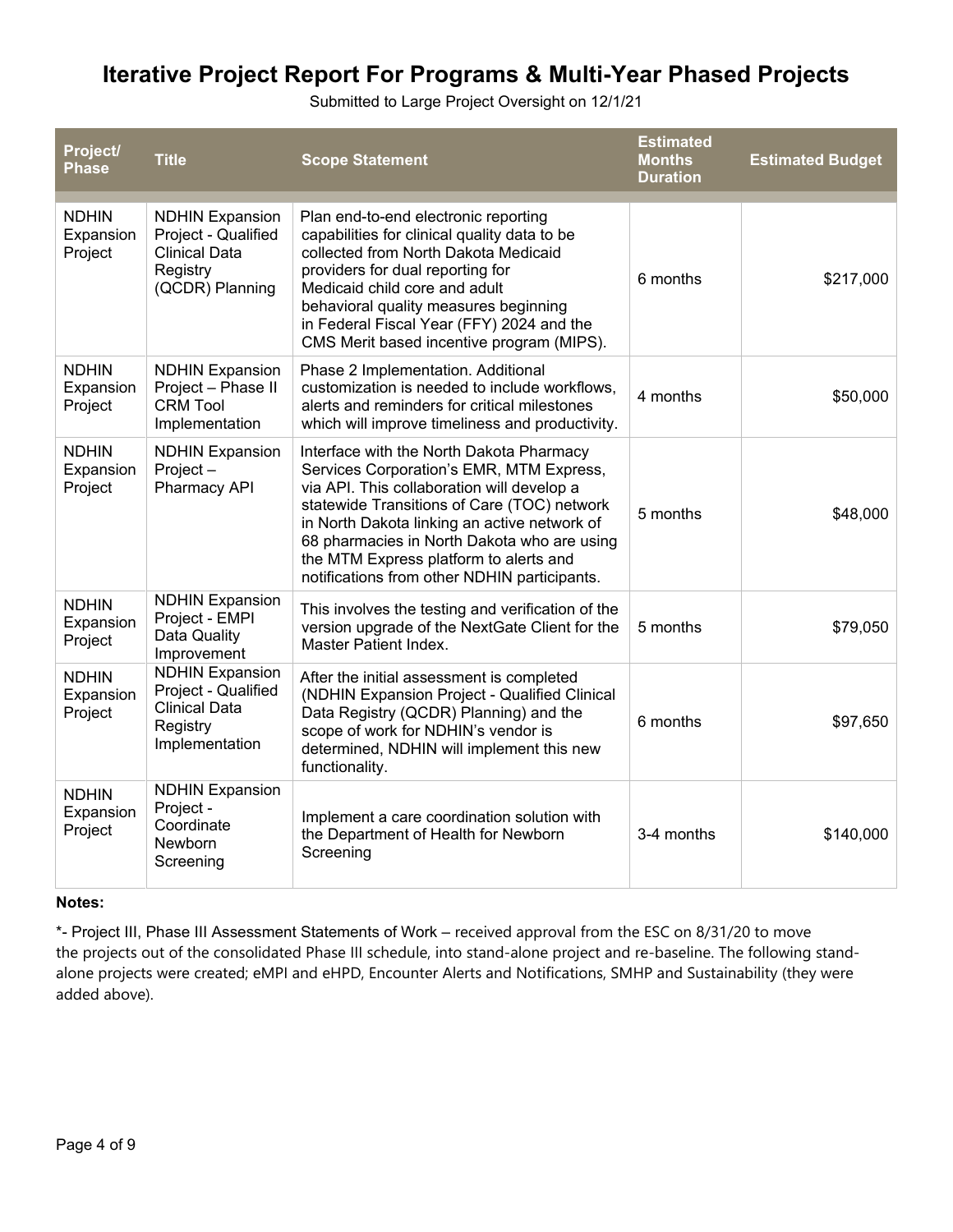Submitted to Large Project Oversight on 12/1/21

## PROJECT BASELINES

The baselines below are entered for only those projects or phases that have been planned. At the completion of a project or phase a new planning effort will occur to baseline the next project/phase and any known actual finish dates and costs for completed projects/phases will be recorded. The iterative report will be submitted again with the new information.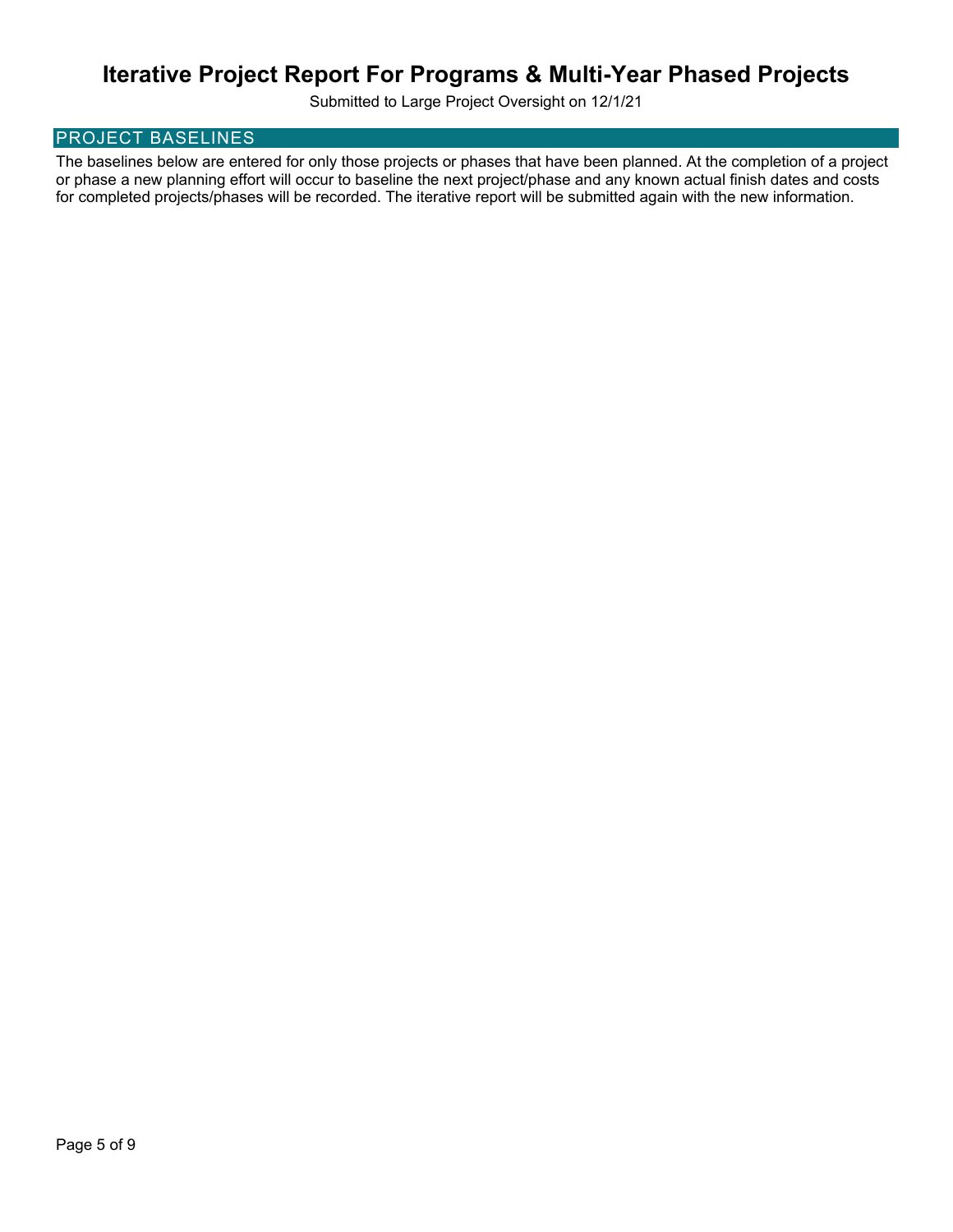Submitted to Large Project Oversight on 12/1/21

| <b>Project/ Phase</b>                                                            | Program<br>/ Project<br><b>Start</b><br><b>Date</b> | <b>Baseline</b><br><b>Execution</b><br><b>Start Date</b> | <b>Baseline</b><br><b>End</b><br><b>Date</b> | <b>Baseline</b><br><b>Budget</b> | <b>Actual</b><br><b>Finish</b><br><b>Date</b> | <b>Schedule</b><br><b>Variance</b> | <b>Actual Cost</b> | <b>Cost</b><br><b>Variance</b> |
|----------------------------------------------------------------------------------|-----------------------------------------------------|----------------------------------------------------------|----------------------------------------------|----------------------------------|-----------------------------------------------|------------------------------------|--------------------|--------------------------------|
| <b>NDHIN Orion</b><br>Phase I                                                    | 7/2/18                                              | 7/2/18                                                   | 2/20/19                                      | \$5,937,117.53                   | 6/7/19                                        | 69%                                | \$5,706,805.13     | 1%                             |
| <b>NDHIN Orion</b><br>Phase II                                                   | 4/4/19                                              | 4/4/19                                                   | 4/6/19                                       | \$3,051,000.00                   | 6/12/20                                       | 19%                                | \$3,030,932.52     | 0%                             |
| *Phase III<br>Assessment<br>Statements of<br>Work                                | 10/14/19                                            | 11/27/19                                                 | 3/17/21                                      | \$602,500.00                     |                                               |                                    |                    |                                |
| <b>NDHIN</b><br>Expansion<br>Project - eMPI<br>and eHPD                          | 8/23/19                                             | 10/14/19                                                 | 1/22/21                                      | \$186,000.00                     | 1/29/21                                       | 1.57%                              | \$155,697.50       | 16.29%                         |
| <b>NDHIN</b><br>Expansion<br>Project-<br>Encounter<br>Alerts and<br>Notification | 8/23/19                                             | 10/14/19                                                 | 2/17/21                                      | \$139,500.00                     | 2/9/21                                        | $-1.21%$                           | \$85,211.25        | 39%                            |
| <b>NDHIN</b><br>Expansion<br>Project - SMHP                                      | 8/23/19                                             | 10/14/19                                                 | 7/9/20                                       | \$108,500.00                     | 7/30/20                                       | 8%                                 | \$62,930.00        | $-42%$                         |
| <b>NDHIN</b><br>Expansion<br>Project-<br>Sustainability                          | 8/23/19                                             | 10/14/19                                                 | 8/12/21                                      | \$108,500.00                     | 2/8/21                                        | 0%                                 | \$114,312.50       | $-5.36%$                       |
| Customer<br>Relationship<br>Management<br>Tool - Phase I                         | 12/6/19                                             | 2/11/20                                                  | 5/6/20                                       | \$87,605.00                      | 6/29/20                                       | 19%                                | \$87,605.00        | 0%                             |
| <b>NDHIN</b><br>Expansion<br>Project - Public<br>Health<br>Assessment            | 12/3/19                                             | 11/27/20                                                 | 2/25/21                                      | \$204,600.00                     | 3/3/21                                        | 1.29%                              | \$184,721.25       | 9.72%                          |
| <b>NDHIN</b><br>Expansion<br>Project -<br>Cancer<br>Registry                     | 4/23/20                                             | 8/31/20                                                  | 3/19/21                                      | \$186,000.00                     | 4/26/21                                       | 18%                                | \$108,693.75       | $-41%$                         |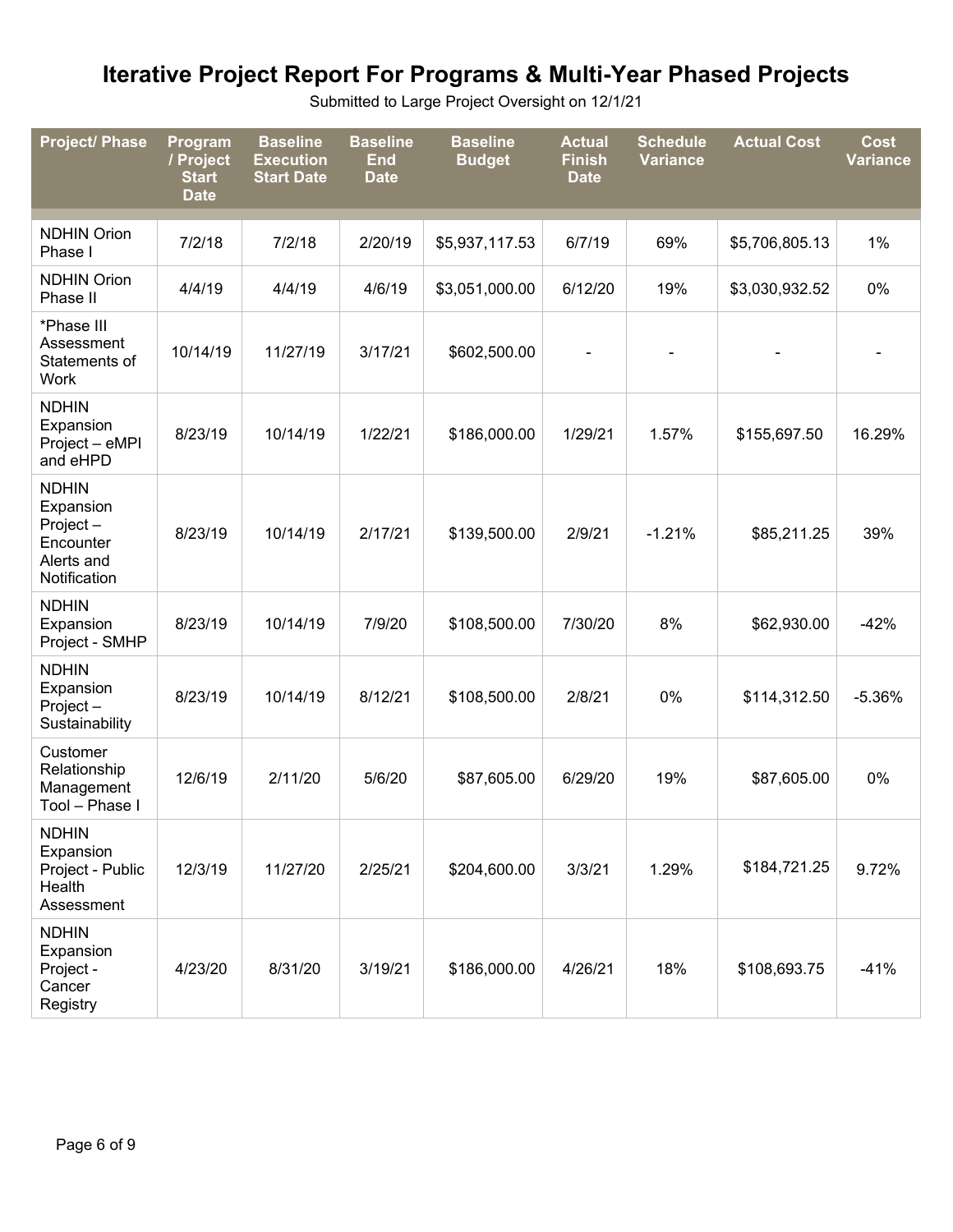| Submitted to Large Project Oversight on 12/1/21 |  |  |  |  |
|-------------------------------------------------|--|--|--|--|
|-------------------------------------------------|--|--|--|--|

| <b>Project/ Phase</b>                                                                                            | Program<br>/ Project<br><b>Start</b><br><b>Date</b> | <b>Baseline</b><br><b>Execution</b><br><b>Start Date</b> | <b>Baseline</b><br><b>End</b><br><b>Date</b> | <b>Baseline</b><br><b>Budget</b> | <b>Actual</b><br><b>Finish</b><br><b>Date</b> | <b>Schedule</b><br><b>Variance</b> | <b>Actual Cost</b> | <b>Cost</b><br><b>Variance</b> |
|------------------------------------------------------------------------------------------------------------------|-----------------------------------------------------|----------------------------------------------------------|----------------------------------------------|----------------------------------|-----------------------------------------------|------------------------------------|--------------------|--------------------------------|
| <b>NDHIN</b><br>Expansion<br>Project-<br><b>Electronic Pre-</b><br>Authorization of<br>Medicaid<br>Prescriptions | 12/3/20                                             | 1/20/21                                                  | 7/2/21                                       | \$217,000.00                     | 6/30/21                                       | 13%                                | \$213,000.00       | $-1.84%$                       |
| <b>NDHIN</b><br>Expansion<br>Project -<br>Qualified<br><b>Clinical Data</b><br>Registry<br>(QCDR) Planni<br>ng   | 12/3/20                                             | 1/20/21                                                  | 5/26/21                                      | \$217,000.00                     | 6/1/21                                        | 0%                                 | \$217,000.00       | 0%                             |
| <b>NDHIN</b><br>Expansion<br>Project-<br>Dynamic CRM<br><b>Tool Phase II</b>                                     | 3/25/21                                             | 4/7/21                                                   | 8/6/21                                       | \$47,970.00                      | 9/1/21                                        | 23%                                | \$49,995.00        | $-0.01%$                       |
| <b>NDHIN</b><br>Expansion<br>Project - EMPI<br>Data Quality<br>Improvement                                       | 4/20/21                                             | 4/29/21                                                  | 9/9/21                                       | \$79,050.00                      | 10/2/21                                       | 1%                                 | \$72,152.50        | $-0.09%$                       |
| <b>NDHIN</b><br>Expansion<br>Project -<br>Coordinate<br>Newborn<br>Screening                                     | 7/19/21                                             |                                                          |                                              |                                  | 9/30/21                                       |                                    | \$140,000.00       |                                |

#### **Notes:**

\*- Project III, Phase III Assessment Statements of Work – received approval from the ESC on 8/31/20 to move the projects out of the consolidated Phase III schedule, into stand-alone project and re-baseline. The following standalone projects were created; eMPI and eHPD, Encounter Alerts and Notifications, SMHP and Sustainability (they were added above).

### **The following projects were closed this quarter:**

- NDHIN Expansion Project Dynamic CRM Tool Phase
- NDHIN Expansion Project EMPI Data Quality Improvement
- NDHIN Expansion Project Coordinate Newborn Screening.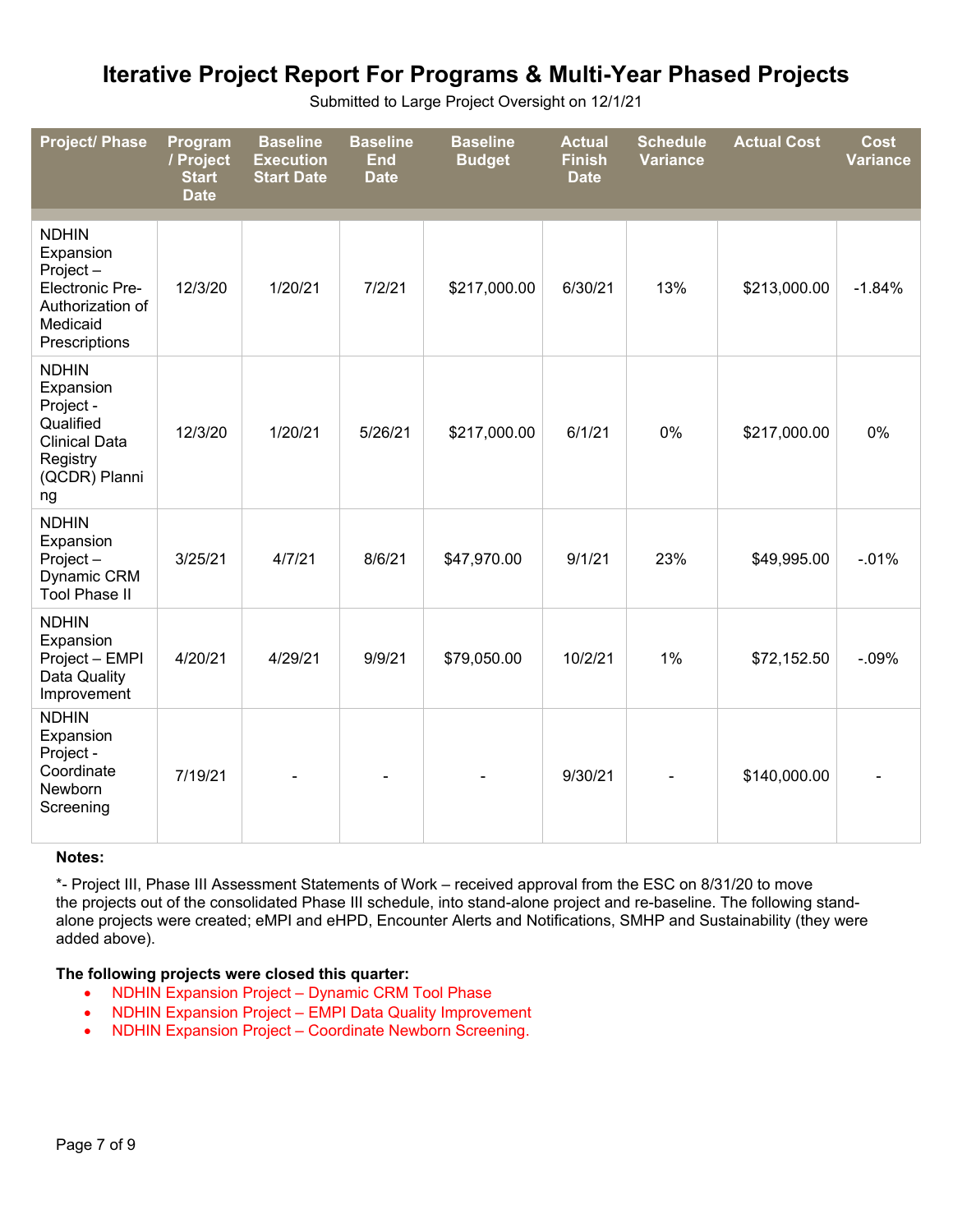Submitted to Large Project Oversight on 12/1/21

# **OBJECTIVES**

| Program | <b>Business Objective</b>                                                                                                                                                      | <b>Measurement Description</b>                                                                                                     | Met/<br><b>Not Met</b> | <b>Measurement Outcome</b>                                                                                                                               |
|---------|--------------------------------------------------------------------------------------------------------------------------------------------------------------------------------|------------------------------------------------------------------------------------------------------------------------------------|------------------------|----------------------------------------------------------------------------------------------------------------------------------------------------------|
| Program | Expand the data<br>repository capability to<br>allow for the storage of<br>medications.                                                                                        | At project completion NDHIN can<br>store medication data.                                                                          | Y                      | NDHIN will add a significant<br>data element in the expansion<br>of the data repository.                                                                 |
| Program | Create a statewide data<br>analytics platform.                                                                                                                                 | At project completion have we<br>implemented a statewide<br>analytics platform.                                                    | Υ                      | NDHIN has implemented the<br>Discovery Module from Orion<br>which will allow NDHIN to<br>perform analytics on its data.                                  |
| Program | Host a statewide care<br>coordination platform.                                                                                                                                | At project completion have we<br>implemented a statewide care<br>coordination platform.                                            | N                      | A Care Coordination module<br>has been added to the NDHIN.<br>We will be working in the future<br>with the DoH to create a<br>Newborn Screening Pathway. |
| Program | <b>Health Care Directive</b><br>Repository.                                                                                                                                    | At project completion the<br>repository will be connected to<br>the NDHIN.                                                         | Υ                      | NDHIN has implemented the<br>Health Directive.                                                                                                           |
| Program | Expand the data<br>repository capability.                                                                                                                                      | At project completion NDHIN has<br>a process of storing information<br>in a repository.                                            | Y                      | Create a database within MS<br>Dynamics to have one location<br>to track NDHIN participants and<br>their activities.                                     |
| Program | Allow for participation of<br>behavioral health<br>provider, payers, and<br>ancillary healthcare<br>provides (e.g.<br>chiropractors, dentists,<br>and home health<br>workers). | NDHIN has the functionality to<br>allow these stakeholders to use<br>the NDHIN in accordance with<br>laws, rules, and regulations. | Υ                      | Ancillary Healthcare Providers<br>have been added to the NDHIN                                                                                           |
| Program | Comprehensive<br>interoperability between<br>all providers throughout<br>the state.                                                                                            | NDHIN participants are<br>successfully meeting program<br>requirements.                                                            | Y                      |                                                                                                                                                          |